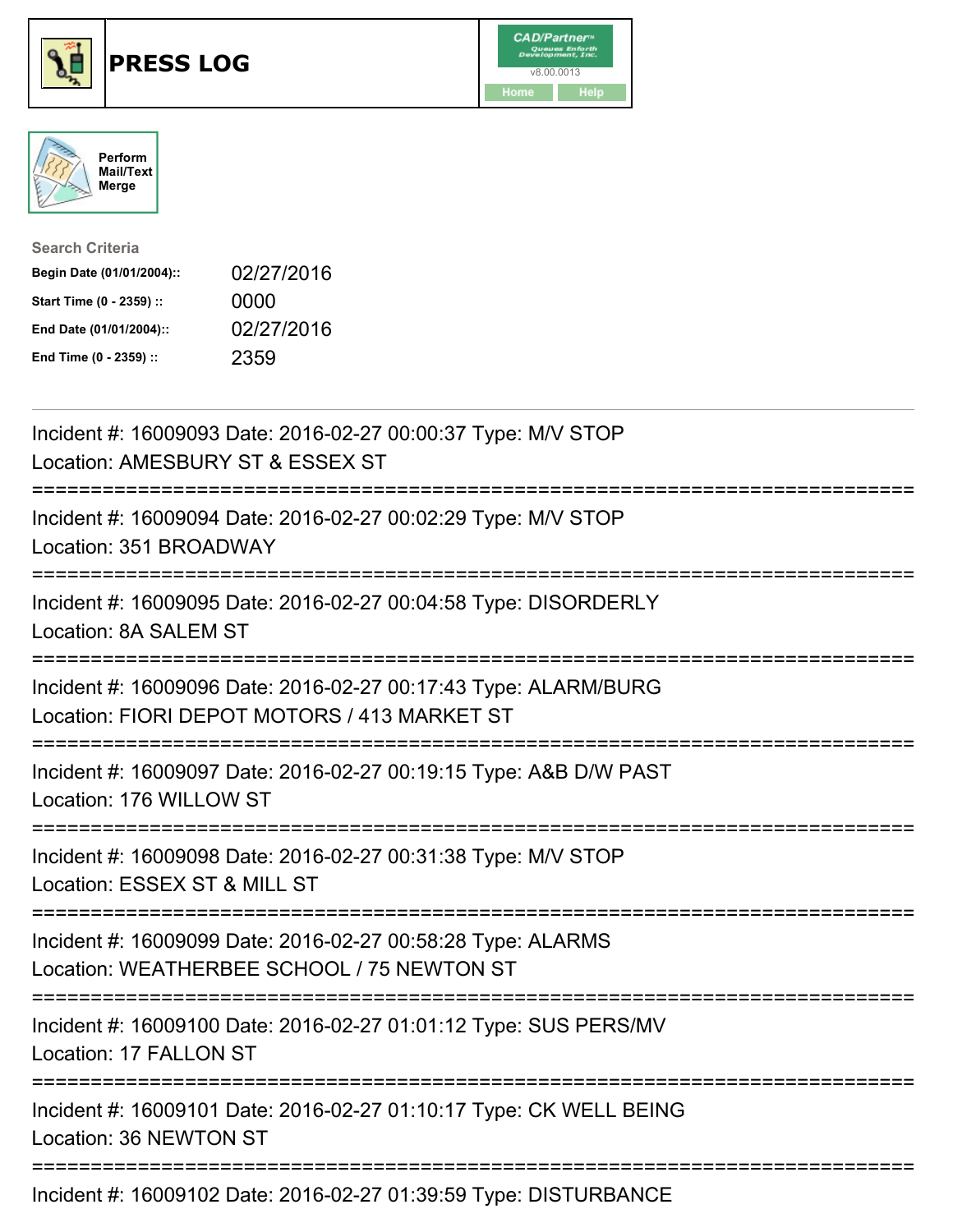| Location: AMESBURY ST & COMMON ST<br>==========================                                                                         |
|-----------------------------------------------------------------------------------------------------------------------------------------|
| Incident #: 16009103 Date: 2016-02-27 01:42:09 Type: M/V STOP<br>Location: ANDOVER ST & S BROADWAY                                      |
| Incident #: 16009104 Date: 2016-02-27 02:03:26 Type: SHOTS FIRED<br>Location: E HAVERHILL ST & HIGH ST<br>============================  |
| Incident #: 16009105 Date: 2016-02-27 02:05:15 Type: AUTO ACC/UNK PI<br>Location: AMESBURY ST & COMMON ST<br>:========================= |
| Incident #: 16009106 Date: 2016-02-27 02:11:01 Type: FIGHT<br>Location: 407 HIGH ST                                                     |
| Incident #: 16009107 Date: 2016-02-27 02:36:47 Type: HIT & RUN M/V<br>Location: BROADWAY & ESSEX ST                                     |
| :========================<br>Incident #: 16009108 Date: 2016-02-27 02:43:39 Type: M/V STOP<br>Location: INMAN ST & S BROADWAY           |
| Incident #: 16009109 Date: 2016-02-27 02:50:26 Type: MEDIC SUPPORT<br>Location: 76 E HAVERHILL ST #3                                    |
| Incident #: 16009110 Date: 2016-02-27 03:06:56 Type: MEDIC SUPPORT<br>Location: BROADWAY AND TREMONT ST                                 |
| Incident #: 16009111 Date: 2016-02-27 03:07:13 Type: NOISE ORD<br>Location: 322 HIGH ST FL 2                                            |
| Incident #: 16009112 Date: 2016-02-27 03:07:46 Type: SUS PERS/MV<br>Location: 42 ANDOVER ST                                             |
| Incident #: 16009113 Date: 2016-02-27 03:09:33 Type: SHOTS FIRED<br>Location: 86 RAILROAD ST                                            |
| Incident #: 16009114 Date: 2016-02-27 03:26:36 Type: M/V STOP<br>Location: DUNKIN / 342 BROADWAY                                        |
| Incident #: 16009115 Date: 2016-02-27 03:31:54 Type: KIDNAP/PROG<br>Location: 55 JUNIPER ST FL 2                                        |
| Incident #: 16009117 Date: 2016-02-27 03:34:52 Type: KEEP PEACE                                                                         |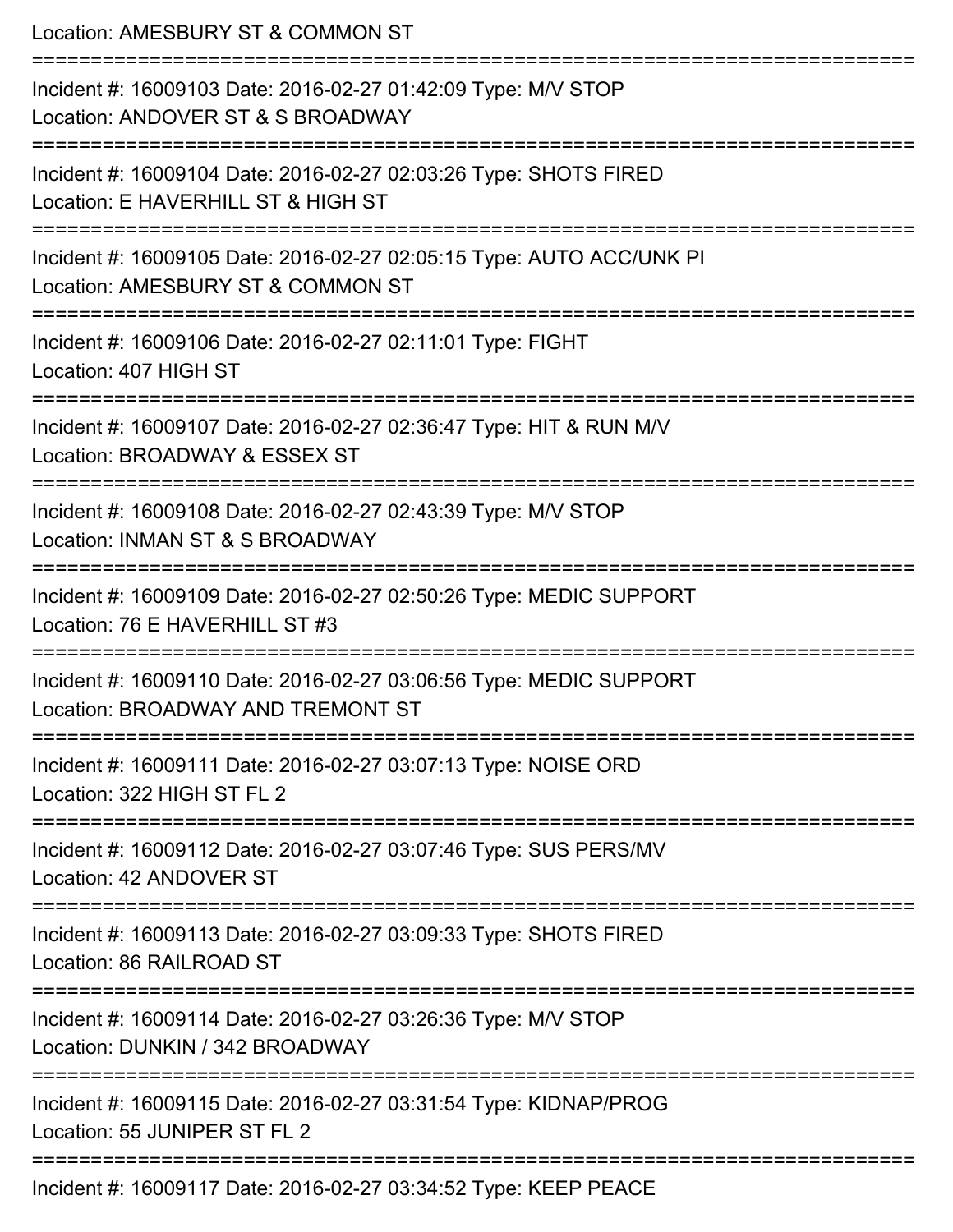| Incident #: 16009116 Date: 2016-02-27 03:38:49 Type: NOISE ORD<br>Location: 407 HIGH ST FL 3              |
|-----------------------------------------------------------------------------------------------------------|
| Incident #: 16009118 Date: 2016-02-27 03:41:30 Type: M/V STOP<br><b>Location: HIGH ST</b>                 |
| Incident #: 16009119 Date: 2016-02-27 03:41:56 Type: SUS PERS/MV<br>Location: 39 SPRINGFIELD ST           |
| Incident #: 16009120 Date: 2016-02-27 03:50:52 Type: VIO CITY ORD<br>Location: CARLETON ST & BIGELOW      |
| Incident #: 16009122 Date: 2016-02-27 03:58:57 Type: ROBBERY PAST<br>Location: S UNION ST & SALEM ST      |
| Incident #: 16009121 Date: 2016-02-27 04:06:45 Type: DISTURBANCE<br>Location: 11 BAILEY ST FL 2           |
| Incident #: 16009123 Date: 2016-02-27 04:57:54 Type: NOISE ORD<br>Location: 407 HIGH ST FL 3              |
| Incident #: 16009124 Date: 2016-02-27 05:28:23 Type: AUTO ACC/UNK PI<br>Location: LAWRENCE ST & MYRTLE ST |
| Incident #: 16009125 Date: 2016-02-27 06:42:17 Type: DOMESTIC/PAST<br>Location: 133 E HAVERHILL ST        |
| Incident #: 16009126 Date: 2016-02-27 06:51:35 Type: M/V STOP<br>Location: SOUTH UNION AND WINTHROP AVE   |
| Incident #: 16009127 Date: 2016-02-27 06:57:12 Type: M/V STOP<br>Location: SOUTH BROADWAY AND KINGSTON ST |
| Incident #: 16009128 Date: 2016-02-27 07:06:17 Type: M/V STOP<br>Location: HIGH ST AND ALLSTON ST         |
| Incident #: 16009129 Date: 2016-02-27 07:07:52 Type: M/V STOP<br>Location: METHUEN ST AND BROADWAY        |
| Incident #: 16009130 Date: 2016-02-27 07:08:56 Type: M/V STOP                                             |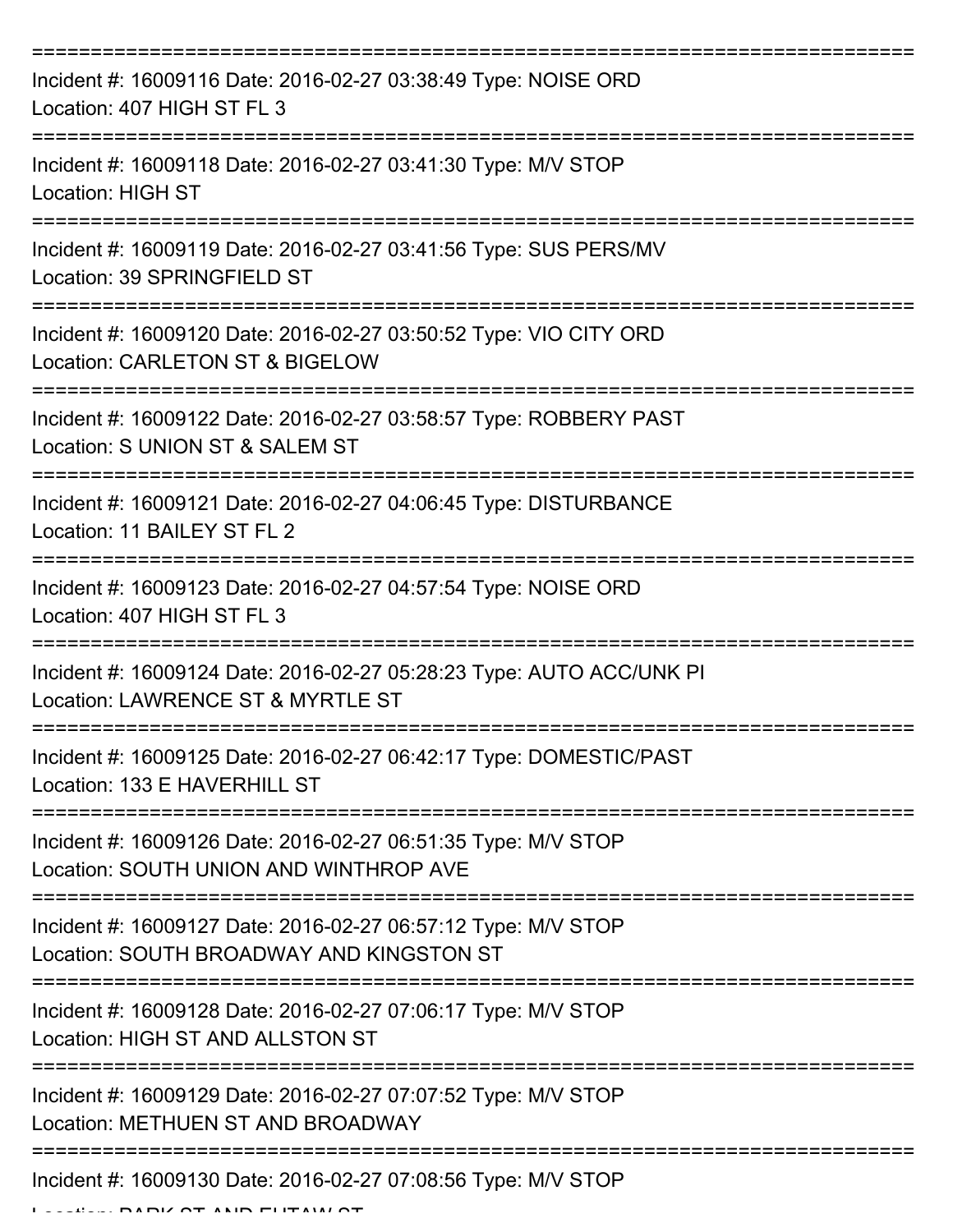| Incident #: 16009131 Date: 2016-02-27 07:12:33 Type: M/V STOP<br>Location: ERVING ST AND ROBINSON ST                       |
|----------------------------------------------------------------------------------------------------------------------------|
| Incident #: 16009132 Date: 2016-02-27 07:15:49 Type: PARK & WALK<br>Location: BROADWAY                                     |
| Incident #: 16009133 Date: 2016-02-27 07:23:33 Type: M/V STOP<br>Location: ESSEX ST AND FLORAL ST                          |
| Incident #: 16009134 Date: 2016-02-27 07:24:29 Type: M/V STOP<br>Location: POPLAR ST AND ALDER ST                          |
| Incident #: 16009135 Date: 2016-02-27 07:31:14 Type: ALARMS<br>Location: 412 HAMPSHIRE ST                                  |
| Incident #: 16009136 Date: 2016-02-27 07:43:03 Type: M/V STOP<br>Location: LAWRENCE ST AND LOWELL ST                       |
| Incident #: 16009137 Date: 2016-02-27 08:15:13 Type: SUS PERS/MV<br>Location: 26 ALLSTON ST                                |
| ===========<br>Incident #: 16009138 Date: 2016-02-27 08:35:11 Type: ALARM/BURG<br>Location: GRAPHIC LITHO / 130 SHEPARD ST |
| Incident #: 16009139 Date: 2016-02-27 08:54:29 Type: CK WELL BEING<br>Location: 61 ROLLINS ST                              |
| Incident #: 16009140 Date: 2016-02-27 09:26:33 Type: M/V STOP<br>Location: AMESBURY ST & LOWELL ST                         |
| Incident #: 16009141 Date: 2016-02-27 09:37:19 Type: PARK & WALK<br>Location: BRADFORD ST & BROADWAY                       |
| Incident #: 16009142 Date: 2016-02-27 09:47:37 Type: AUTO ACC/NO PI<br>Location: LAWRENCE ST & PARK ST                     |
| Incident #: 16009143 Date: 2016-02-27 09:59:22 Type: ALARM/BURG<br>Location: AQUA LOUNGE / 151 ESSEX ST                    |
| Incident #: 16009144 Date: 2016-02-27 10:01:10 Type: M/V STOP                                                              |

Location: AMESBURY ST & LAWRENCE ST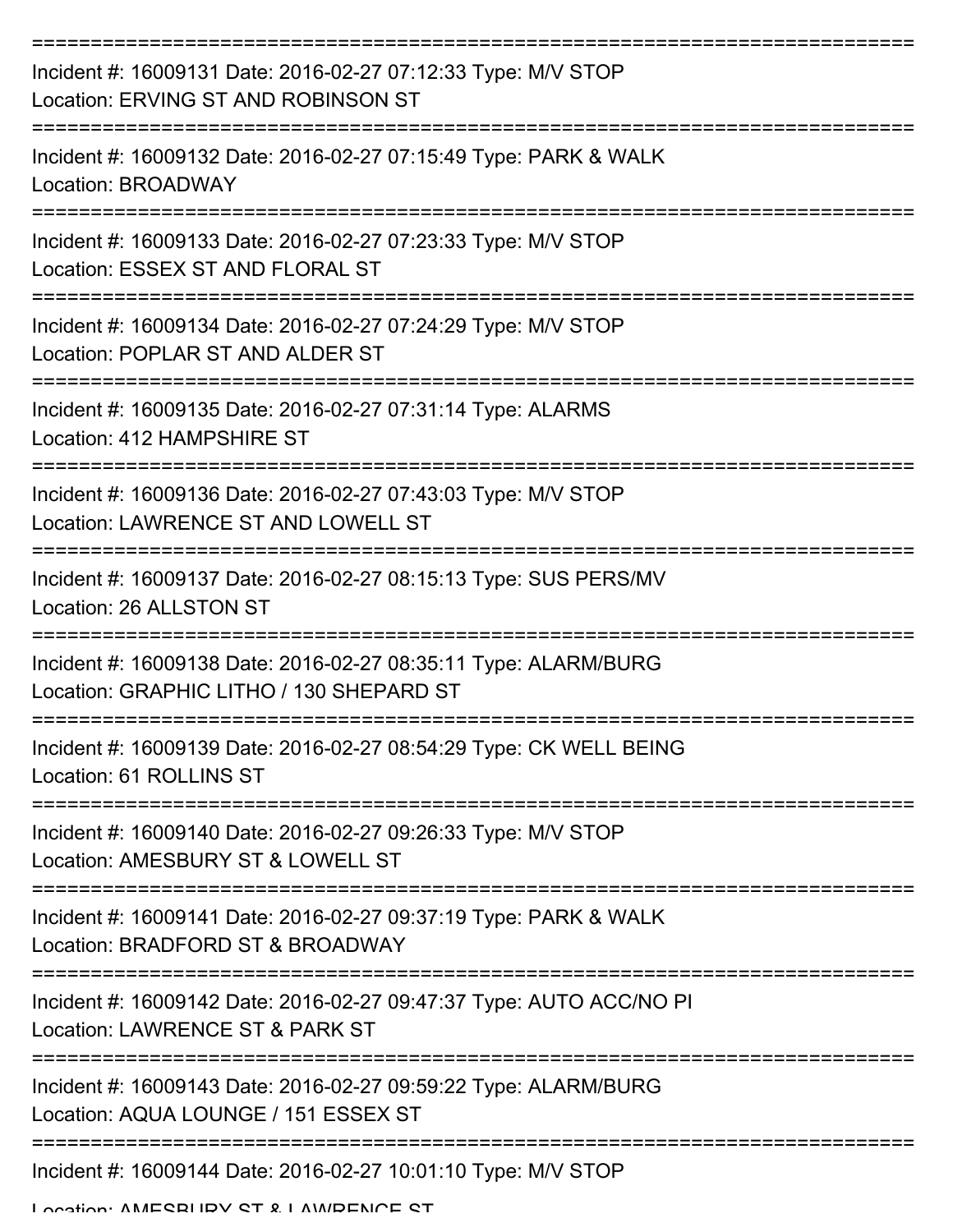| Incident #: 16009145 Date: 2016-02-27 10:02:34 Type: M/V STOP<br>Location: ESSEX ST & GREENWOOD ST         |
|------------------------------------------------------------------------------------------------------------|
| Incident #: 16009146 Date: 2016-02-27 10:16:13 Type: AUTO ACC/PI<br>Location: HAWLEY ST & S BROADWAY       |
| Incident #: 16009147 Date: 2016-02-27 10:17:40 Type: GUN CALL<br>Location: BIGELOW ST & SANBORN ST         |
| Incident #: 16009148 Date: 2016-02-27 10:34:41 Type: MV/BLOCKING<br>Location: GIGANTE MARKET / 139 PARK ST |
| Incident #: 16009149 Date: 2016-02-27 10:39:14 Type: M/V STOP<br>Location: FOSTER ST & SPRINGFIELD ST      |
| Incident #: 16009150 Date: 2016-02-27 10:40:04 Type: M/V STOP<br>Location: 59 HAVERHILL ST                 |
| Incident #: 16009151 Date: 2016-02-27 10:49:28 Type: MAL DAMAGE<br>Location: 190 OSGOOD ST                 |
| Incident #: 16009152 Date: 2016-02-27 10:56:28 Type: TOW/REPOSSED<br>Location: 22 DEWEY ST                 |
| Incident #: 16009153 Date: 2016-02-27 11:04:17 Type: ROBBERY ARMED<br>Location: SALEM STREET & S UNION     |
| Incident #: 16009154 Date: 2016-02-27 11:06:47 Type: M/V STOP<br>Location: BRADFORD ST & BROADWAY          |
| Incident #: 16009155 Date: 2016-02-27 11:12:47 Type: M/V STOP<br>Location: DORCHESTER ST & PHILLIPS ST     |
| Incident #: 16009156 Date: 2016-02-27 11:16:20 Type: M/V STOP<br>Location: 100 FRANKLIN ST                 |
| Incident #: 16009157 Date: 2016-02-27 11:26:29 Type: M/V STOP<br>Location: 180 BROADWAY                    |
| Incident #: 16009158 Date: 2016-02-27 11:27:30 Type: M/V STOP<br>Location: ESSEX ST & MARGIN ST            |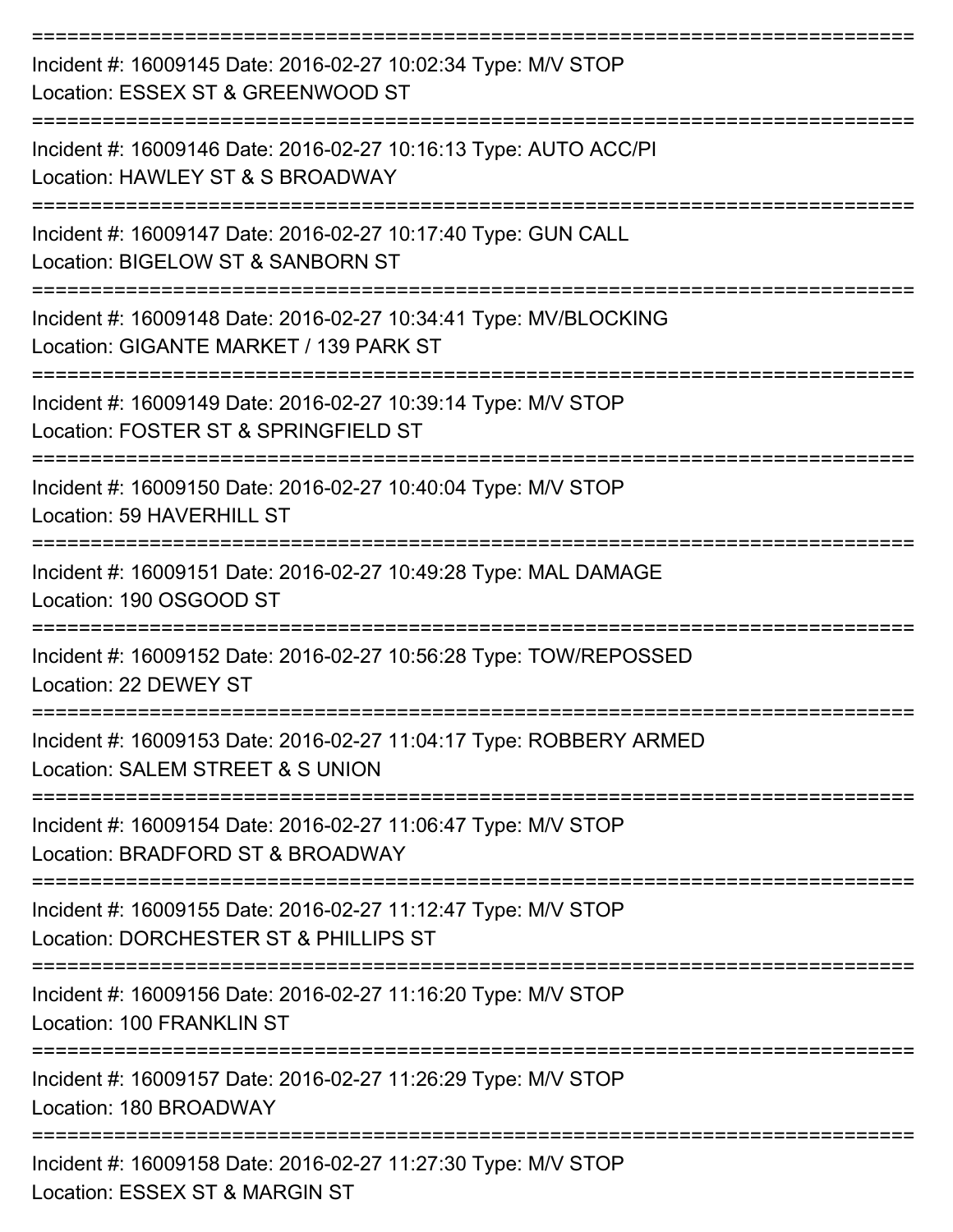| Incident #: 16009159 Date: 2016-02-27 11:55:12 Type: M/V STOP<br>Location: COMMON ST & HAMPSHIRE ST                             |
|---------------------------------------------------------------------------------------------------------------------------------|
| ----------------------<br>Incident #: 16009160 Date: 2016-02-27 12:03:45 Type: M/V STOP<br>Location: 248 BROADWAY               |
| Incident #: 16009161 Date: 2016-02-27 12:04:33 Type: M/V STOP<br>Location: BROADWAY & CONCORD ST                                |
| ============================<br>Incident #: 16009162 Date: 2016-02-27 12:08:42 Type: M/V STOP<br>Location: BROADWAY & LOWELL ST |
| Incident #: 16009163 Date: 2016-02-27 12:11:26 Type: ALARM/HOLD<br>Location: PEREZ RESD / 9 TRENTON ST FL 2NDFL                 |
| Incident #: 16009164 Date: 2016-02-27 12:12:33 Type: SUS PERS/MV<br>Location: BURGER KING / 187 BROADWAY                        |
| Incident #: 16009165 Date: 2016-02-27 12:12:35 Type: SUS PERS/MV<br>Location: BURGER KING / 187 BROADWAY                        |
| Incident #: 16009166 Date: 2016-02-27 12:22:18 Type: B&E/PAST<br>Location: 188 HIGH ST                                          |
| Incident #: 16009167 Date: 2016-02-27 12:38:06 Type: M/V STOP<br>Location: 73 SPRINGFIELD ST                                    |
| Incident #: 16009168 Date: 2016-02-27 12:51:58 Type: DOMESTIC/PROG<br>Location: 27 N PARISH RD                                  |
| Incident #: 16009169 Date: 2016-02-27 13:03:25 Type: ALARM/BURG<br>Location: COLONY FOODS, INC / 439 HAVERHILL ST               |
| Incident #: 16009170 Date: 2016-02-27 13:04:20 Type: ALARM/BURG<br>Location: BOLE'S MEMORIAL FUNERAL HOME / 184 JACKSON ST      |
| Incident #: 16009171 Date: 2016-02-27 13:08:12 Type: M/V STOP<br>Location: 208 BROADWAY                                         |
| Incident #: 16009172 Date: 2016-02-27 13:17:20 Type: AUTO ACC/NO PI<br>Location: HONDA / 1 COMMONWEALTH DR                      |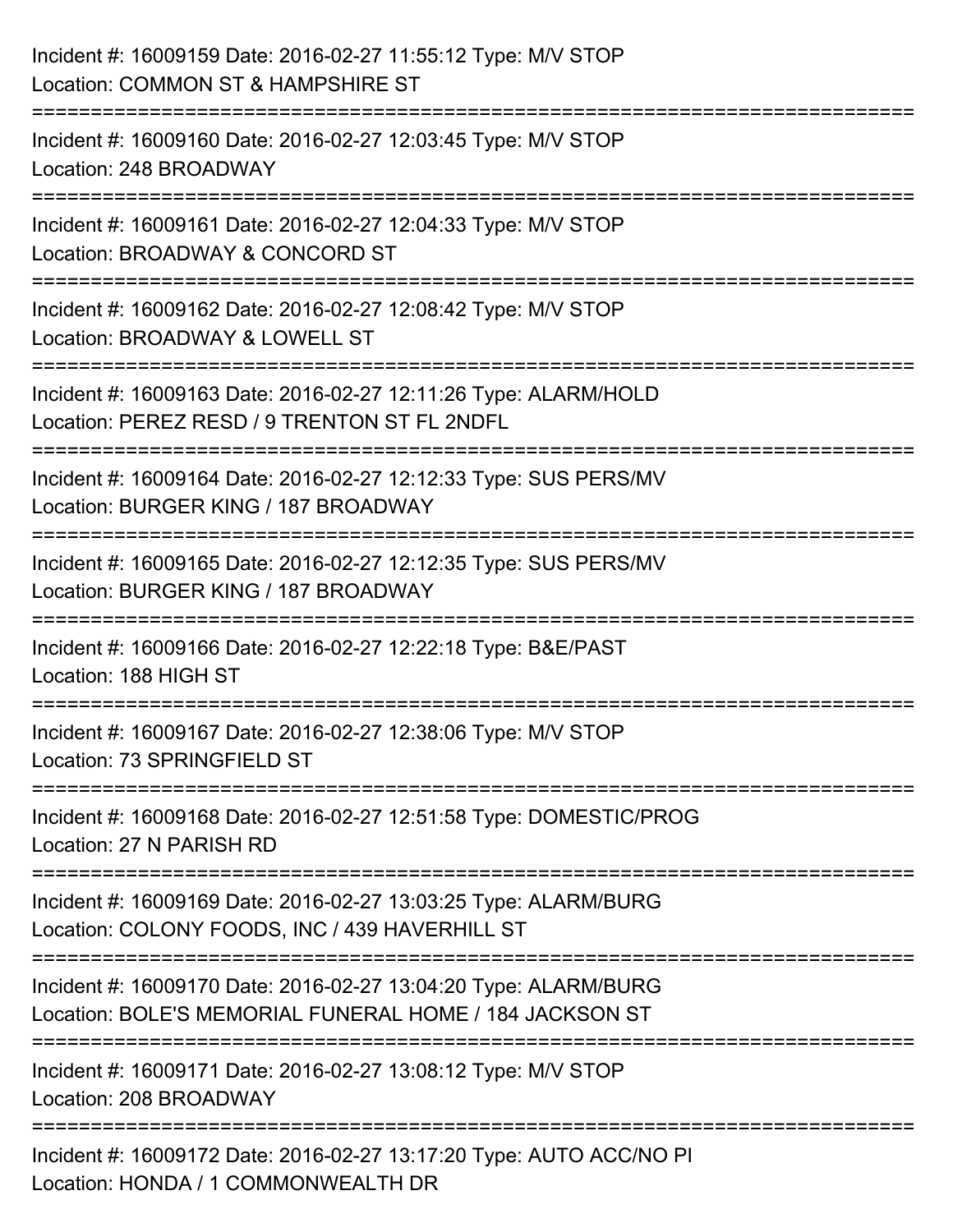| Incident #: 16009173 Date: 2016-02-27 13:27:08 Type: MISSING PERS<br>Location: 69 BROOKFIELD ST #1                                |
|-----------------------------------------------------------------------------------------------------------------------------------|
| Incident #: 16009174 Date: 2016-02-27 13:27:49 Type: INVEST CONT<br>Location: SHEEHAN'S TOWING SERVICE / 27 LAWRENCE ST           |
| Incident #: 16009175 Date: 2016-02-27 13:43:26 Type: M/V STOP<br>Location: BROADWAY & CROSS ST<br>:============================== |
| Incident #: 16009176 Date: 2016-02-27 14:13:31 Type: M/V STOP<br>Location: BRADFORD ST & BROADWAY                                 |
| Incident #: 16009177 Date: 2016-02-27 14:16:32 Type: MV/BLOCKING<br>Location: 190 WEST ST                                         |
| Incident #: 16009178 Date: 2016-02-27 14:20:04 Type: GENERAL SERV<br>Location: 37 AUBURN ST #D                                    |
| Incident #: 16009179 Date: 2016-02-27 14:38:19 Type: SUS PERS/MV<br>Location: 40 VINE ST                                          |
| Incident #: 16009180 Date: 2016-02-27 14:47:27 Type: DOMESTIC/PROG<br>Location: 26 HILLSIDE AV #APT 1                             |
| Incident #: 16009181 Date: 2016-02-27 14:55:44 Type: M/V STOP<br>Location: 20 AVON ST                                             |
| Incident #: 16009182 Date: 2016-02-27 15:02:26 Type: M/V STOP<br>Location: LORING ST & SALEM ST                                   |
| Incident #: 16009183 Date: 2016-02-27 15:04:56 Type: M/V STOP<br>Location: OSGOOD ST & SALEM ST                                   |
| Incident #: 16009184 Date: 2016-02-27 15:12:29 Type: AUTO ACC/NO PI<br>Location: JACKSON ST & PARK ST                             |
| Incident #: 16009185 Date: 2016-02-27 15:13:23 Type: M/V STOP<br>Location: 42 SALEM ST                                            |
| Incident #: 16009186 Date: 2016-02-27 15:24:47 Type: HIT & RUN M/V<br>Location: BERKELEY ST & JACKSON ST                          |

===========================================================================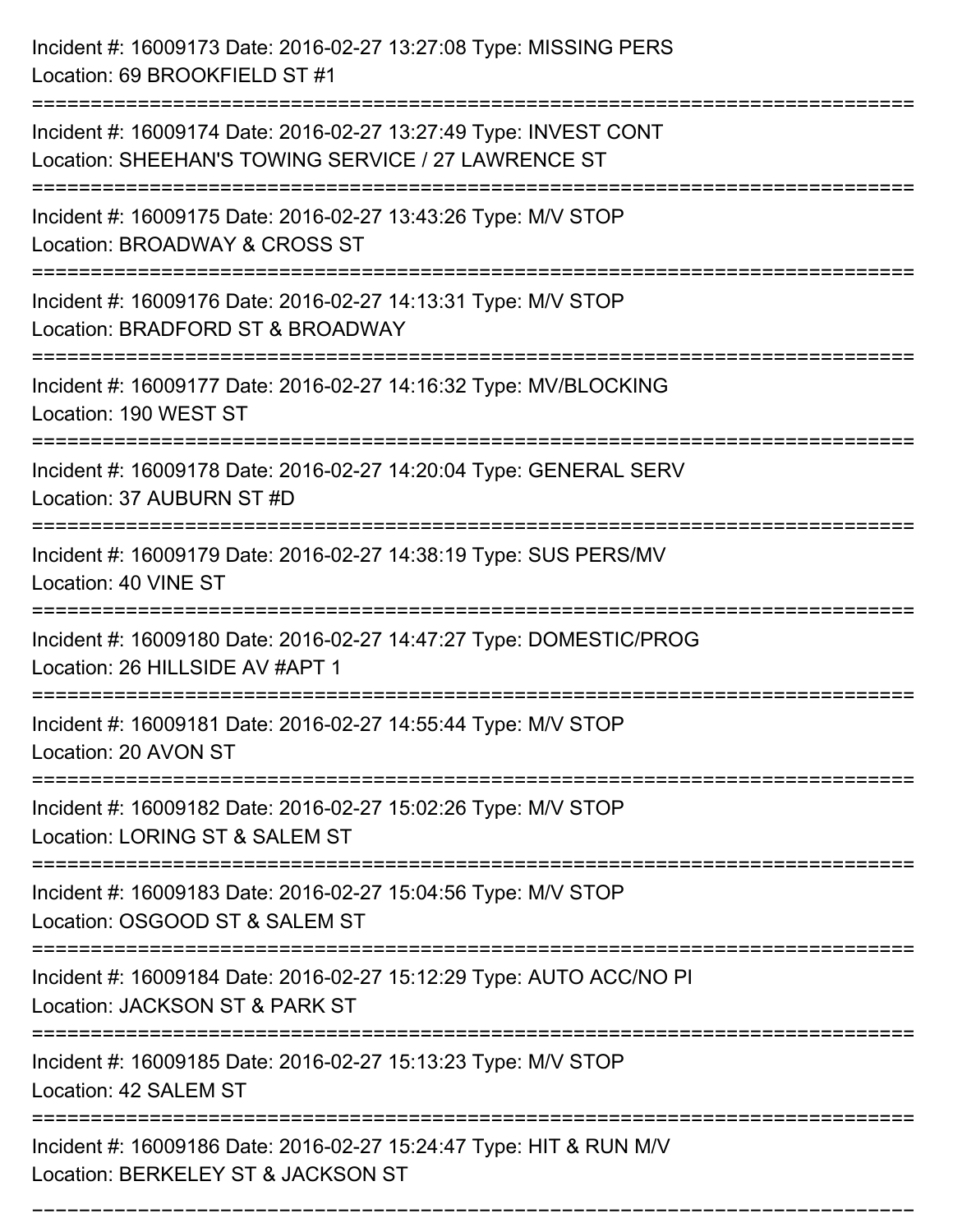| Incident #: 16009187 Date: 2016-02-27 15:25:52 Type: FIGHT<br>Location: BURGER KING / 187 BROADWAY<br>========================    |
|-----------------------------------------------------------------------------------------------------------------------------------|
| Incident #: 16009188 Date: 2016-02-27 15:33:23 Type: GUN CALL<br>Location: 11 DAISY ST                                            |
| Incident #: 16009190 Date: 2016-02-27 15:45:10 Type: HIT & RUN M/V<br>Location: AVON ST & E HAVERHILL ST<br>===================== |
| Incident #: 16009189 Date: 2016-02-27 15:46:00 Type: LARCENY/PROG<br>Location: SUMMER ST & UNION ST<br>.------------------------- |
| Incident #: 16009192 Date: 2016-02-27 15:51:01 Type: HIT & RUN M/V<br>Location: MARKET ST & PARKER ST                             |
| Incident #: 16009191 Date: 2016-02-27 15:53:05 Type: AUTO ACC/NO PI<br>Location: WENDYS / WINTHROP AV                             |
| Incident #: 16009193 Date: 2016-02-27 16:35:56 Type: ALARM/BURG<br>Location: CITY HALL / 200 COMMON ST                            |
| Incident #: 16009194 Date: 2016-02-27 16:45:21 Type: AUTO ACC/NO PI<br>Location: 143 UNION ST                                     |
| Incident #: 16009195 Date: 2016-02-27 16:47:31 Type: FIRE<br>Location: 15 BRADFORD ST                                             |
| Incident #: 16009196 Date: 2016-02-27 17:21:30 Type: M/V STOP<br>Location: CENTRAL BRIDGE / 0 MERRIMACK ST                        |
| Incident #: 16009197 Date: 2016-02-27 17:28:56 Type: MAN DOWN<br>Location: 52 BELMONT ST FL 1                                     |
| Incident #: 16009198 Date: 2016-02-27 17:31:34 Type: A&B PAST<br>Location: SUBWAY / 360 BROADWAY                                  |
| Incident #: 16009199 Date: 2016-02-27 17:50:37 Type: B&E/PROG<br>Location: 45 BROADWAY #201 FL 2                                  |
| Incident #: 16009200 Date: 2016-02-27 18:01:25 Type: AUTO ACC/UNK PI<br>Location: HAVERHILL ST & WHITE ST                         |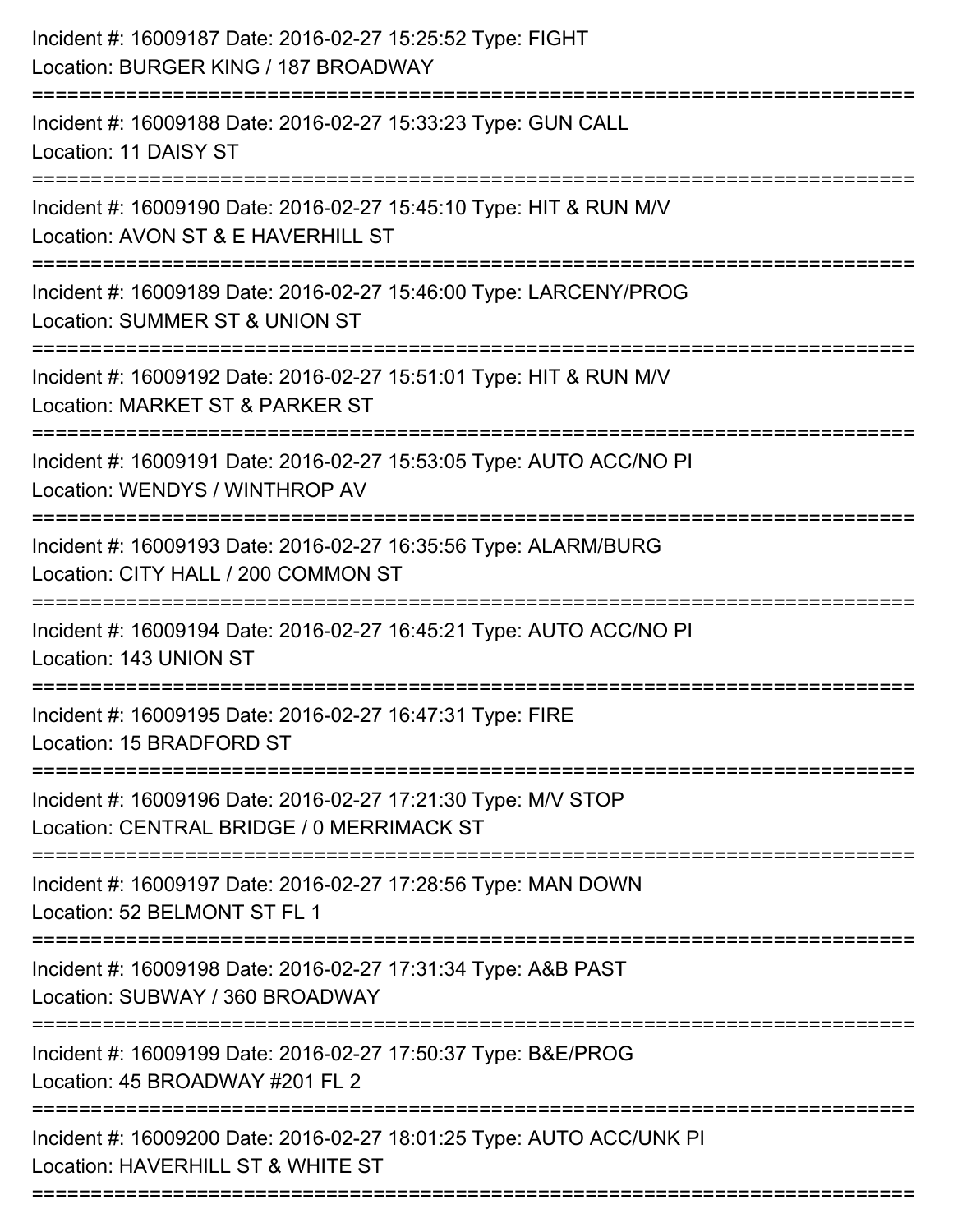| Location: RESD; OMAYRA FIGUEROA 978-902-7931 / 35 CHICKERING ST                                                                                              |
|--------------------------------------------------------------------------------------------------------------------------------------------------------------|
| Incident #: 16009202 Date: 2016-02-27 18:37:15 Type: CK WELL BEING<br>Location: 25 BEVEL ST                                                                  |
| Incident #: 16009203 Date: 2016-02-27 18:44:59 Type: DISTURBANCE<br>Location: 383 HAVERHILL ST                                                               |
| Incident #: 16009204 Date: 2016-02-27 19:11:49 Type: GUN CALL<br>Location: 11 DAISY ST FL 3<br>:================================<br>------------------------ |
| Incident #: 16009205 Date: 2016-02-27 19:29:10 Type: DISTURBANCE<br>Location: 36 NEWTON ST                                                                   |
| Incident #: 16009206 Date: 2016-02-27 19:33:06 Type: M/V STOP<br>Location: BROADWAY & GREEN ST                                                               |
| Incident #: 16009207 Date: 2016-02-27 19:36:17 Type: AUTO ACC/NO PI<br>Location: 473 HAVERHILL ST                                                            |
| Incident #: 16009208 Date: 2016-02-27 19:41:24 Type: WOMAN DOWN<br>Location: 31-A WOODLAND ST                                                                |
| Incident #: 16009209 Date: 2016-02-27 19:49:44 Type: NOISE ORD<br>Location: 248 BROADWAY                                                                     |
| Incident #: 16009210 Date: 2016-02-27 19:55:36 Type: KEEP PEACE<br>Location: 26 LOUISBERG ST                                                                 |
| Incident #: 16009211 Date: 2016-02-27 19:56:18 Type: SUICIDE ATTEMPT<br>Location: 103 BROADWAY                                                               |
| Incident #: 16009212 Date: 2016-02-27 20:11:31 Type: M/V STOP<br>Location: E HAVERHILL ST & MARSTON ST                                                       |
| Incident #: 16009213 Date: 2016-02-27 20:14:13 Type: GENERAL SERV<br>Location: 36 NEWTON ST                                                                  |
| Incident #: 16009214 Date: 2016-02-27 20:16:52 Type: SHOPLIFTING<br>Location: WALGREENS / 135 BROADWAY                                                       |
|                                                                                                                                                              |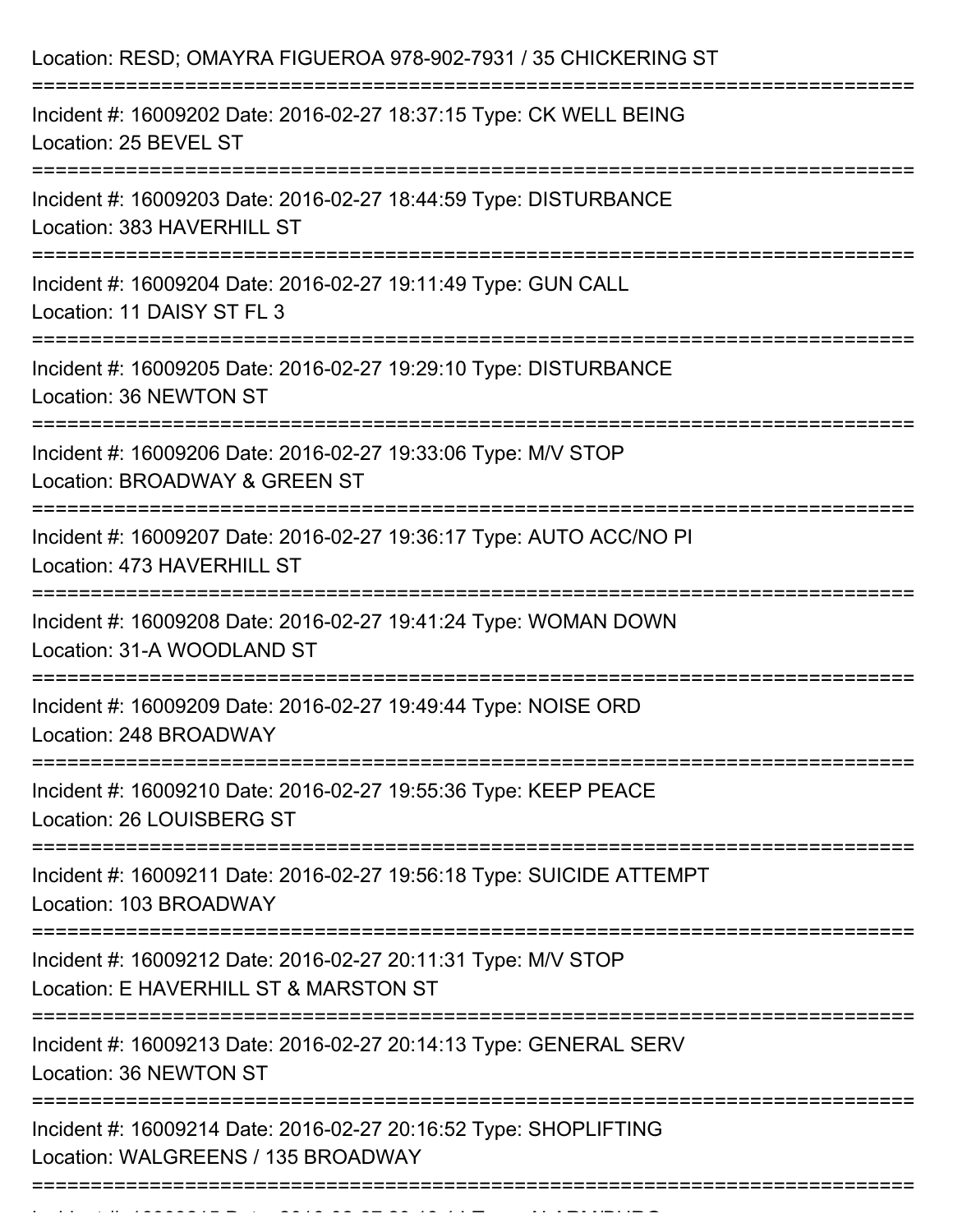Location: AUTO HAUS / 134 WEST ST

| Incident #: 16009216 Date: 2016-02-27 20:30:34 Type: ALARMS<br>Location: OLIVER SCHOOL / 183 HAVERHILL ST                           |
|-------------------------------------------------------------------------------------------------------------------------------------|
| Incident #: 16009217 Date: 2016-02-27 20:39:06 Type: ALARM/BURG<br>Location: 95 ALDER ST                                            |
| Incident #: 16009218 Date: 2016-02-27 21:02:47 Type: UNWANTEDGUEST<br>Location: SALVATOR'S PIZZA / 360 MERRIMACK ST                 |
| Incident #: 16009219 Date: 2016-02-27 21:06:22 Type: ASSIST FIRE<br>Location: OAK ST & SHORT ST                                     |
| Incident #: 16009220 Date: 2016-02-27 21:18:57 Type: SUS PERS/MV<br>Location: 7 SHORT ST                                            |
| Incident #: 16009221 Date: 2016-02-27 21:36:29 Type: HIT & RUN M/V<br>Location: ABBOTT ST & S UNION ST                              |
| Incident #: 16009222 Date: 2016-02-27 21:47:14 Type: TOW OF M/V<br>Location: TRESPASS / 90 ESSEX ST                                 |
| Incident #: 16009223 Date: 2016-02-27 21:49:09 Type: MEDIC SUPPORT<br>Location: 800 ESSEX ST #119B FL 1                             |
| Incident #: 16009224 Date: 2016-02-27 21:53:29 Type: GUN CALL<br>Location: 121 WILLOW ST FL 1ST                                     |
| Incident #: 16009225 Date: 2016-02-27 22:03:52 Type: SHOTS FIRED<br>Location: 177 FERRY ST                                          |
| Incident #: 16009226 Date: 2016-02-27 22:22:55 Type: WARRANT SERVE<br>Location: 13 JORDAN ST #1 FL 1                                |
| ----------------------------<br>Incident #: 16009227 Date: 2016-02-27 22:29:07 Type: NOISE ORD<br>Location: 29 MT VERNON ST #1 FL 1 |
| Incident #: 16009228 Date: 2016-02-27 22:30:02 Type: ALARM/BURG<br>Location: LAWRENCE BOYS + GIRLS CLUB / 136 WATER ST              |
|                                                                                                                                     |